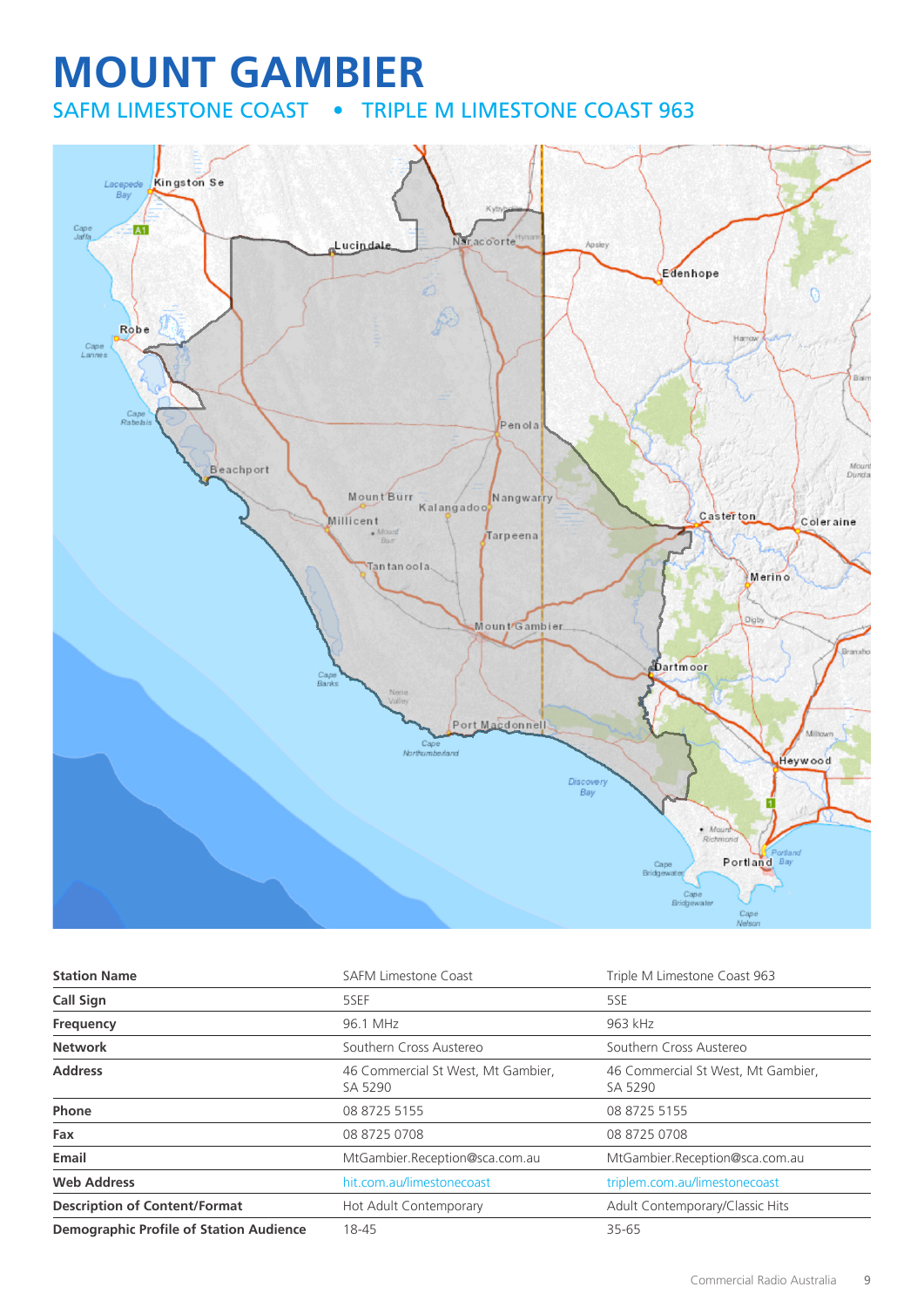## **MOUNT GAMBIER**

Mt Gambier lies in the southeast region of South Australia and is known for its limestone, volcanic landscape and crater lakes. The city was built on the slopes of an extinct volcano and is perhaps best known for its remarkable 'Blue Lake' in the main crater of the volcano. Mt Gambier is a popular stopover for those driving between Adelaide and Melbourne.

In comparison to the 2011 census, the population of the radio licence area of Mt Gambier has increased by 1.6% to 56,884. The birthplace for 86% of the population was Oceania including Australian, New Zealander, Indigenous and Islander persons.

In 2016, 10,581 or 19% of the population were attending an educational institution. Of those, 53% were either in infants or primary school; 32% were in secondary school; 8% at TAFE and 7% at University or another tertiary institution. Of the 15,580 people (32%) who already have a tertiary qualification, 23% have a degree and 77% have a certificate, diploma or another tertiary qualification.

Like many regional centres, Mt Gambier has a relatively high proportion of home ownership. Of the total dwellings (21,710) in Mt Gambier, 35% of dwellings are owned outright and 34% are mortgaged. Private rental properties represented only 21% of total dwellings.

25% of the total households in Mt Gambier have a household income range between \$21,000 – \$41,999pa; 26% between \$42,000 – \$77,999pa and 12% between \$78,000 – \$103,999pa. 20% have a household income over \$104,000pa.

#### **AGRICULTURE**

In addition to the vineyards and wineries of the Coonawarra, Padthaway and the Limestone Coast in nearby Penola, the area produces a substantial amount of wool. The farms in the area support over 1.7 million sheep and lambs.

The region also has a significant beef and dairy industry, supporting over 320 thousand meat cattle and over 75 thousand dairy cattle.

#### EMPLOYMENT

The key areas of business for Mt Gambier include tourism, hospitality, retail, and education.

Mt Gambier's historic industry roots of mining, agriculture and forestry continue to play a key role in the city's economy. The city is also a major road transport and trucking centre. The majority (56%) of the labour force of 27,838 is employed full time. The main industries of employment are:

- Wholesale Trade/Retail Trade/Accommodation and Food Services;
- Education and Training/Health Care and Social Assistance;
- Manufacturing/Electricity, Gas, Water and Waste Services/Construction; and
- Agriculture, Forestry and Fishing.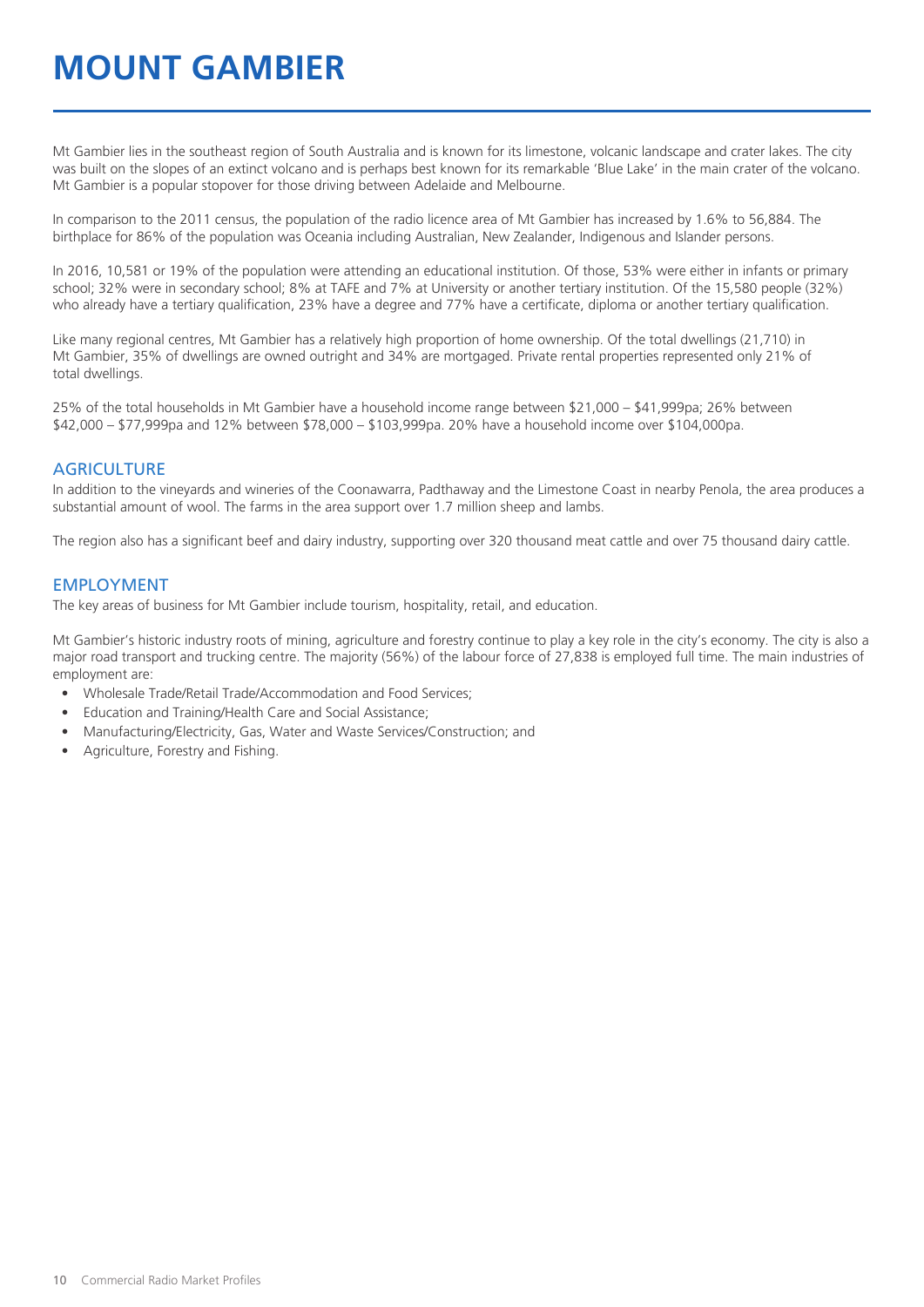# **MOUNT GAMBIER**

#### AGE COHORTS

| Age                          | Male   | Female | Total  | <b>Market</b><br>population |
|------------------------------|--------|--------|--------|-----------------------------|
| $10 + \gamma$ ears           | 25,048 | 24,659 | 49,707 | 87.38%                      |
| 0-9 years                    | 3,757  | 3,420  | 7,177  | 12.62%                      |
| $10-17$ years                | 2,973  | 2,781  | 5,754  | 10.12%                      |
| 18-24 years                  | 2,123  | 1,917  | 4,040  | $7.1\%$                     |
| 25-39 years                  | 4,722  | 4,672  | 9,394  | 16.51%                      |
| 40-54 years                  | 6,126  | 5,823  | 11,949 | 21.01%                      |
| 55-64 years                  | 3,990  | 3,969  | 7,959  | 13.99%                      |
| 65-74 years                  | 3,151  | 3,037  | 6,188  | 10.88%                      |
| $75+$ years                  | 1,963  | 2,460  | 4,423  | 7.78%                       |
| Total 2011 population        | 28,035 | 27,965 | 56,000 |                             |
| <b>Total 2016 population</b> | 28,805 | 28,079 | 56,884 | 100%                        |
| % change 2011-2016           |        |        | 1.58%  |                             |

#### LABOUR FORCE

| <b>Employment classification</b> | Total  | Labour force |
|----------------------------------|--------|--------------|
| Full-time employed               | 15,471 | 55.58%       |
| Part-time employed               | 9,188  | 33.01%       |
| Not stated employed              | 1,631  | 5.86%        |
| Unemployed                       | 1,548  | 5.56%        |
| <b>Total labour force</b>        | 27,838 | 100%         |

#### HOUSEHOLD INCOME

| Income range (pa)       | Total  | Occupied<br>dwellings |
|-------------------------|--------|-----------------------|
| $$0 - $7,749$           | 357    | 1.64%                 |
| $$7,750 - $20,999$      | 1,395  | 6.43%                 |
| $$21,000 - $41,999$     | 5,350  | 24.65%                |
| $$42,000 - $77,999$     | 5,611  | 25.85%                |
| $$78,000 - $103,999$    | 2,612  | 12.03%                |
| $$104,000 - $129,999$   | 1,946  | 8.96%                 |
| $$130,000 - $155,999$   | 1,040  | 4.79%                 |
| $$160,000 - $181,999$   | 471    | 2.17%                 |
| $$182,000 - $207,999$   | 317    | 1.46%                 |
| $$208,000+$             | 503    | 2.32%                 |
| Not stated              | 2,105  | $9.7\%$               |
| <b>Total households</b> | 21,707 | 100%                  |

#### FAMILY STRUCTURE

| <b>Type of family</b>         | Total  | <b>Total families</b> |
|-------------------------------|--------|-----------------------|
| Couple families - Children    | 6,001  | 39.88%                |
| Couple families - No children | 6.718  | 44.64%                |
| Single parents                | 2.219  | 14.75%                |
| Other families                | 111    | 0.74%                 |
| <b>Total families</b>         | 15,049 | 100%                  |

### **OCCUPATION**

| <b>Employment classification</b>                                     | <b>Total</b> | <b>Occupations</b> |
|----------------------------------------------------------------------|--------------|--------------------|
| Managers/Professionals                                               | 7,721        | 29.39%             |
| Technicians & trade workers/<br>Community & personal service workers | 6,348        | 24.17%             |
| Clerical & administrative workers                                    | 2,752        | 10.48%             |
| Sales workers                                                        | 2,639        | 10.05%             |
| Machinery operators & drivers/Labourers                              | 6,494        | 24 72%             |
| Not stated                                                           | 313          | 1.19%              |
| <b>Total</b>                                                         | 26,267       | 100%               |

#### INDUSTRY

| Industry                                                                                                      | Total  | Workforce |
|---------------------------------------------------------------------------------------------------------------|--------|-----------|
| Agriculture, forestry & fishing                                                                               | 4,461  | 17.31%    |
| Mining                                                                                                        | 100    | 0.39%     |
| Manufacturing/Electricity, gas, water &<br>waste services/Construction                                        | 4,891  | 18.98%    |
| Wholesale trade/Retail trade/<br>Accommodation & food services                                                | 5.302  | 2057%     |
| Transport, postal & warehousing/<br>Information, media & communications                                       | 1,189  | 461%      |
| Financial & insurance services/<br>Rental hiring & real estate services/<br>Administration & support services | 1,190  | 4.62%     |
| Professional scientific & technical services                                                                  | 676    | 2.62%     |
| Public administration & safety                                                                                | 1,124  | 4.36%     |
| Education & training/Health care &<br>social assistance                                                       | 4,894  | 18.99%    |
| Arts & recreation services                                                                                    | 130    | 0.5%      |
| Other services                                                                                                | 950    | 3.69%     |
| Not stated                                                                                                    | 867    | 3.36%     |
| <b>Total</b>                                                                                                  | 25,774 | 100%      |

#### ANNUAL HOUSEHOLD EXPENDITURE

| <b>Product or service</b>            | $$000's$ (pa) |
|--------------------------------------|---------------|
| Food & non-alcoholic beverages       | 241,604       |
| Alcoholic beverages                  | 30,890        |
| Clothing & footwear                  | 42,950        |
| Household furnishings & equipment    | 57,402        |
| Furniture & floor covering           | 21,594        |
| Household appliances                 | 11,108        |
| Household services & operation       | 37,597        |
| Medical care & health expenses       | 82,982        |
| Motor vehicle purchase               | 47,036        |
| Motor vehicle running costs          | 129,699       |
| Recreation                           | 152,536       |
| Recreational & educational equipment | 40,748        |
| Holidays                             | 66,330        |
| Personal care                        | 26,731        |